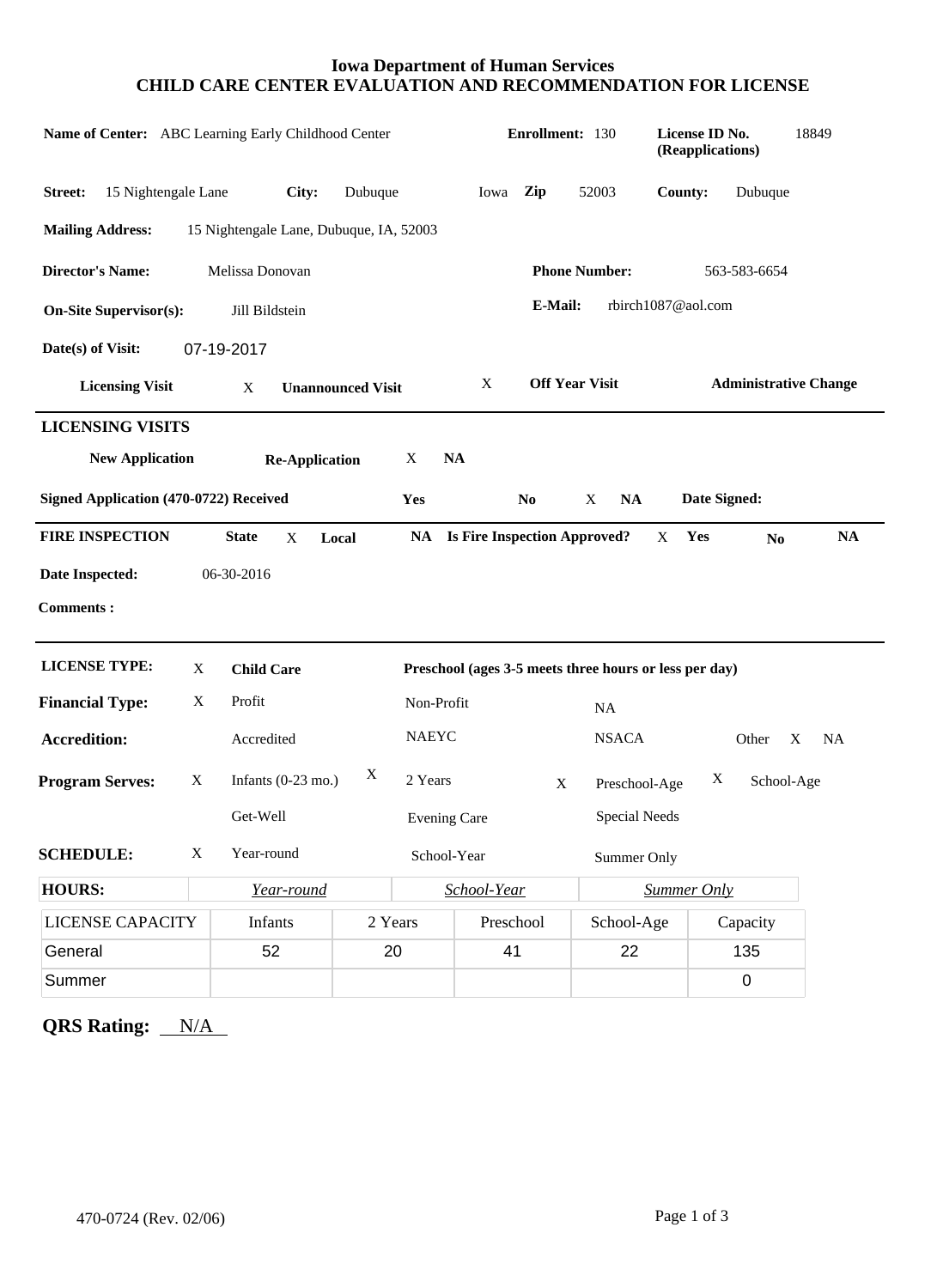| <b>RECOMMENDATION FOR LICENSE:</b> |                                               |  |  |  |
|------------------------------------|-----------------------------------------------|--|--|--|
| X                                  | FULL license from<br>08-01-2016 to 08-01-2018 |  |  |  |
|                                    | <b>PROVISIONAL</b> license from               |  |  |  |
|                                    | <b>DENIAL</b> of initial application          |  |  |  |
|                                    | <b>SUSPENSION</b> of license                  |  |  |  |
|                                    | <b>REVOCATION</b> of license                  |  |  |  |

**Licensing Consultant: Date:** Heidi Hungate, MSW 07-27-2017

## **I. IF CURRENT LICENSE IS PROVISIONAL, IDENTIFY THE CORRECTIVE ACTIONS**

N/A

## **II. IDENTIFY THE AREAS OBSERVED ON THE VISIT:**

An unannounced off year visit was completed at this center on 7/19/16. The center owner/director, Melissa Donovan, was present for a portion of the visit as were other staff. The center's on site supervisor, Jill Bildstein, accompanied the licensing consultant throughout the licensing visit. The center, at this location has been in operation since 6/4/12. It is noted that Melissa owned a center previous to this with the same name, however, that location closed just prior to this new location opening. Melissa was able to purchase this property and completed extensive remodeling to the building to transform it into a large child care center. Melissa was previously qualified as a director with her experience and training. This is a large center using space on the main floor of the building. There is space upstairs that is just used for storage and some utilities.

Program rooms include the following: Little Learners (two years); Discovery Drive (three years); PreK Parkway (four and five years); Stepping Stone Street (older threes and fours during the school year and school age room in the mornings and on non-school days); Crayola Court (18 to 24 months); Whipper Snapper Way (nine to 18 months); and Lullaby Lane (six weeks to approximately 12 months). The center does participate in the Iowa Voluntary Preschool Grant program. Materials were generally accessible to the children in all program rooms. Program rooms are large, bright, and colorful. Most program rooms included adjacent restroom areas. Infant rooms included diaper stations and/or restroom areas adjacent with enough sinks to accommodate food preparation and hand washing if used appropriately. All program space was observed.

The center serves breakfast, snack, lunch, and snack. The center does not participate in the CACFP. The center employs a cook and all meals and snacks are prepared on site in the center's kitchen.

# **III. IDENTIFY THE OBSERVED STRENGTHS OF THE CENTER:**

The director identifies having nearly 20 years of experience in the child care field and reports that she is working on achieving her Bachelor's, Master's, and Doctorate degree in education through an online program that will allow her to achieve all of these. Melissa and her assistants have continued to work well together, and the program is quite well managed. Program rooms are large and offer plenty of space for activities. Program rooms are bright with windows and also have access to the outdoor area. The center has repainted some of the program rooms. Activity planning is done quite well at this center, and staff appeared generally engaged with the children in program activities. The program participates in the local AEA program to borrow materials to enhance/supplement programming. The center also participates in the Lion's Club program that offers eye exams for the children. The center continues at four star QRS rating. The center continues to offer "family fun nights" once per month or bi-monthly to encourage family participation at the center. Melissa states the center also organizes a parent support group meeting once monthly called "Together We Can Dubuque" which she describes as similar to a PTA. The director states the center partners with two local colleges to provide student teaching for several students. The center director states that the county library comes to the center once per week, and the Dubuque Extension also comes once per week to do classroom work with the school age children.

#### **IV. IDENTIFY THE ASPECTS OF OPERATION THAT FALL BELOW THE STANDARDS REVIEWED:**